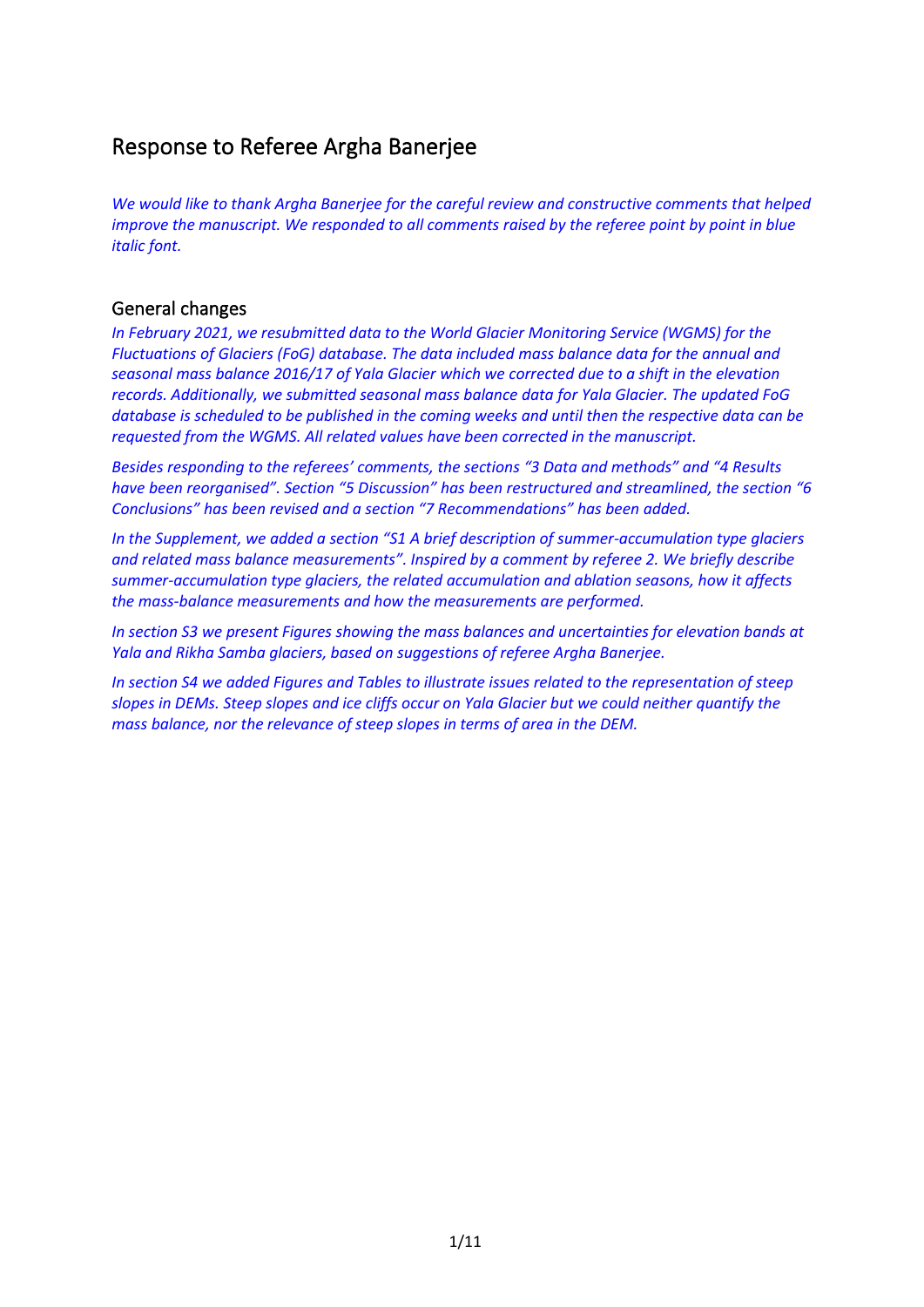# Comments Referee Argha Banerjee

Stumm and coauthors present and analyse glaciological mass balance and other related data measured at Yala and Rikha Samba (RS) glaciers. These data sets spanning seven balance years may be invaluable contributions towards a better understanding of the high-Himalayan glaciers and climate. However, there are a few points listed below where I believe there are some scope for improvements.

## Major comments

1. I am concerned about the two very different strategies employed to extrapolate the winter/annual balance over the upper reaches of the accumulation zones of RS and Yala glaciers: An elevation-independent constant accumulation rate on RS, and a constant elevation-gradient based interpolation on Yala. While some discussions are presented with reference to Yala, a more detailed discussion of the rationale behind adopting these the two methods, and a quantitative analysis of the corresponding uncertainties may be necessary.

As far as I can tell looking at the fig 2 (left most panel), the balance measured at the upper few stakes/pits may be better described with a constant elevation-independent balance rate. (Let me mention here that I am not sure if the present choice of horizontal range for the left-most panel of fig 2, which seriously compromises the readability, is a good one. I request you to please restrict the horizontal range to something reasonable, like [-1,1] m w.e.)

*The two different strategies to extrapolate the annual mass balance are now addressed in more detail in section "3 Data and methods", and in section "5 Discussion" (revised text below).*

*The uncertainties have been calculated for all elevation bands of 50 m intervals (eq. 3) for the annual mass balance and can be retrieved from the WGMS Fluctuations of Glaciers (FoG) database. For visualisation, the mass balance for each elevation band has now been plotted together with the uncertainties in the Supplement (Fig S3, S4, S5, S6). As described in the manuscript, the uncertainties are larger in the accumulation area.* 

*Figure 2 has been revised. The design of Figure 2 follows the format used by the WGMS in the Global Glacier Change Bulletin (GGCB), in section "3 Detailed information". The GGCB is freely accessible from www.wgms.ch/ggcb. In the GGCB data related to the FoG database is published.*

*In section 3 the subsection "3.1.1 Point and glacier-wide mass balance" the revised text now reads: "For Yala Glacier, characteristic gradients for the ablation area were identified, and separately analysed for the annual and seasonal mass balances, with the winter and summer season starting in November and May or June, respectively. In the accumulation area, there are fewer measurements with large uncertainties because of the challenging measurement conditions described earlier and in Supplement section S1. This inhibited not only to identify characteristic gradients in the accumulation area, but also to define a fixed mass balance that could be applied in the accumulation area from a defined elevation. As consequence, a single gradient was used for the glacier-wide mass balance. The interpolation approach is simple and introduces a systematic error for the mass balance in the accumulation area. The part of the accumulation area without measurements for the respective elevations bands makes up 15 % of the glacier area for an elevation range of about 160 m (~5500 m to 5662 m a.s.l.).*

*For Rikha Samba Glacier two characteristic annual gradients were identified, with a large gradient in the lower ablation area and a medium gradient in the transition between ablation and accumulation area. Based on the assumption that the mass-balance gradients remain very similar in different massbalance years, gradients were reconstructed for Rikha Samba Glacier for years with limited point measurements (2011/12, 2013/14, and 2014/15). The intersection points of the lower (large) and upper (medium) gradients were identified and reconstructed based on a regression line for sections*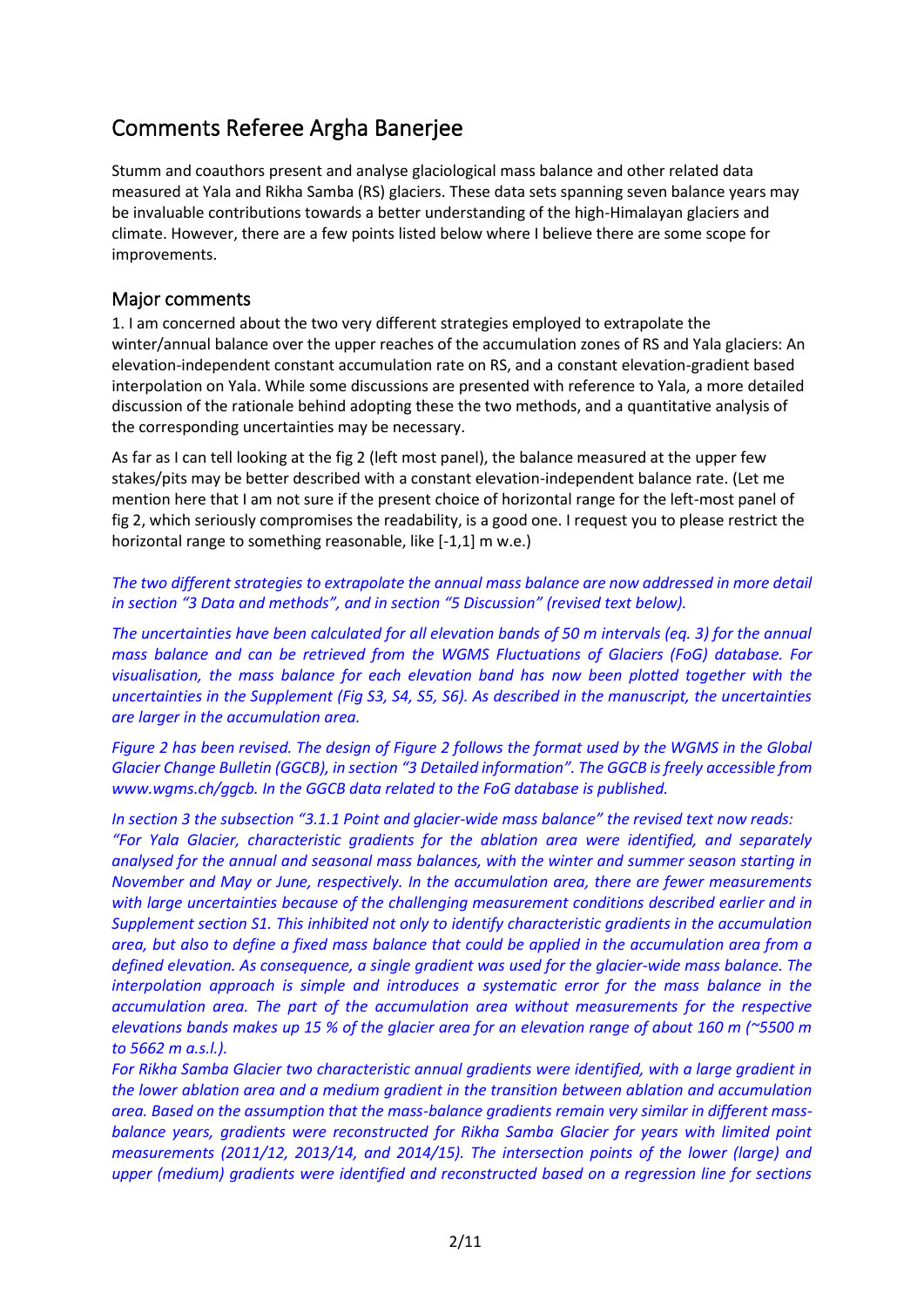*without measurements. For the accumulation area, no characteristic gradients could be identified because only few measurements were available. The elevation range without measurements is about 650 m (~5900 m to 6545 m a.s.l.) and makes up 36 % of the glacier area. At about 6000 m, the topography steepens (Fig 1). Using the upper gradient to interpolate the mass balance to the accumulation area would have resulted in much overestimated positive mass balances. Instead we considered it plausible to assume a fixed mass balance at high elevations, based on the steep slopes and the typically small gradient in accumulation areas. We assumed the lower elevation for a fixed mass-balance value between 5850 m and 5950 m a.s.l., guided by the upper gradient."*

*In section 5 the subsection "5.6 Extrapolation of in situ measurements to the accumulation area" has been added and now reads:*

*"In the ablation area of Yala and Rikha Samba glaciers sufficient in situ measurements largely allowed the interpolation of the data by using elevation dependent mass-balance gradient. In the accumulation area, measurements were often challenging and associated with higher uncertainties. The main issues were difficult access, and cumulative ablation that temporarily exceeded the cumulative accumulation (Supplement section S1). On one hand this ablation removed the marked reference surfaces for the accumulation measurements, and on the other hand the uncertainty is increase for ablation measured with stakes installed in an unstable firn and snow underground. Additionally, no accumulation data could be collected at the highest elevations.*

*To extrapolate the mass balance to higher elevations, we made a few considerations: the glacier massbalance programmes were running only within the first decade, and a re-evaluation and possible correction of the glacier-wide mass balance with help of other methods is likely in the future (Zemp et al., 2013; Cullen et al., 2016; Wagnon et al., 2020). Therefore, we chose simple extrapolation approaches.* 

*At Yala Glacier, extrapolating the ablation gradient to the accumulation area introduced a systematic error for a small glacier area (15 % of the total area) with a small elevation range (~160 m). The largest errors are expected in the highest elevation bands, where accumulation is overestimated (Fig. S3 and S4).* At the steep south-west-oriented slopes of Yala Glacier, the ablation is likely increased and *underestimated in the glacier-wide mass balance. At Rikha Samba Glacier, using the same extrapolation method like at Yala Glacier would have very much overestimated the accumulation in a large area (36 % of the total area) with a large elevation range (~650 m). Instead, we estimated a fixed value for the accumulation area, which introduced a random error. Consequently, complementing independent methods to assess the glacier mass balance for the same time interval help reducing uncertainties and should be part of any comprehensive glacier mass-balance programme following the international glacier monitoring strategy (WGMS, 2020b; Haeberli et al., 2000)."*

2. I think the paper may benefit from a more careful presentation of the geodetic analysis in general.

While I am not that familiar with intricacies of geodetic techniques involved, I wonder if obtaining horizontal (vertical) location of the GCPs from Landsat (SRTM) products having a relatively lower resolution (and vertical accuracy) may seriously compromise the accuracy of the generated GeoEye-1 DEM that has nominal horizontal resolution of 2-5 m. In general, the rationale behind switching between SRTM1 and SRTM3 for various pieces of analysis done needs to be made clear. Also, why not use SRTM1 here?

Could you not check the accuracy of the DEM making use of any GNSS data from the stable terrain that may be available? A comparison between your May 2012 GNSS elevation profile, and the same extracted from Jan 2012 DEM could be very useful here. I missed such a plot in the present manuscript. In fact, it appears that you do not make much use the highly accurate elevation profile from GNSS survey, apart from comparing it with 2000 SRTM3 data.

It may be useful to plot the distribution of differences between DEM2000 and DEM2012 on the offglacier stable terrain.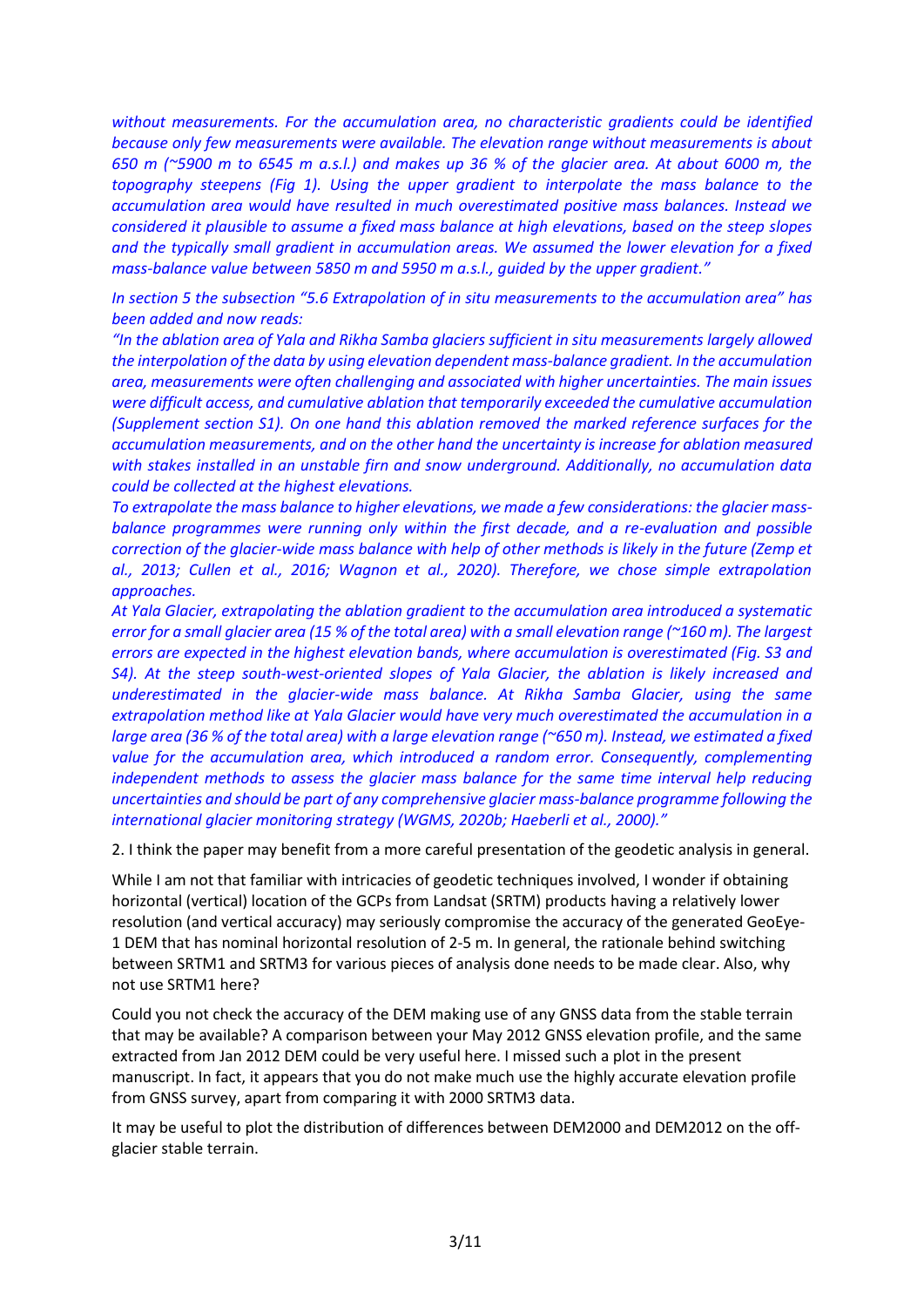*We agree with the suggestions to make best use of dGNSS data and use up to date data, as far as constraints allow. In winter 2011/12 we ordered GeoEye-1 stereo images covering the area of Yala Glacier. We intended to have stereo images at an early stage of the glacier monitoring programme to generate a DEM and to analyse the geodetic mass balance. In February 2014 under the guidance of Tobias Bolch, Tino Pieczonka and Nicolai Holzer we were able to calculate the geodetic mass balance of Yala Glacier between 2000 and 2012. However, in early 2014 we did not have sufficient dGNSS data to georeference the GeoEye-1 images, and used the GCPs based on Landsat images and STRM-3 as instructed.*

*When we ordered the GeoEye-1 images, we chose a restricted rectangle around Yala Glacier because of the costs. When generating the DEM, we learnt that a larger area would have allowed for better comparison of stable terrain data and selection of GCPs. However, at that time we couldn't acquire larger GeoEye-1 images anymore.*

*For Yala Glacier we analysed the geodetic mass balance in 2014 when only SRTM-3 was available. Later we did not have the capacity to recalculate the DEM and geodetic mass balance with SRTM-1. For Rikha Samba Glacier we recalculated the glaciological mass balance in 2017 and used the newer SRTM-1.*

*For the future, there is a need to reanalyse the glaciological mass balance as recommended by Zemp et al. (2013) and done e.g. by Wagnon et al. (2020) for Mera Glacier. New geodetic mass balance analyses will be necessary to cover the same time interval as the glaciological measurements. In this process the repeated surface profile lines from 2009 (Sugiyama et al. 2013), 2012, 2014 and 2017 will be supporting data generated with an independent method. Here we present the data currently available.*

3. You have invoked subtropical jet stream which operates on a planetary scale to explain strong winds on certain glaciers during the winter season while referring to Ding & Sikka (2000) and Wagnon et al. (2013). You have not discussed this issue in depth, but I find it hard to imagine how a planetary-scale system influences two glaciers from the same region in a differnt manner.

It seems that the connection between jet stream and winds speed on glacier scale that Wagnon et al. (2013) make is entirely based on observation at a single glacier/location. Also, the authors didn't discuss this issue in that detail. Unfortunately I could not access the article that they referred to or Ding & Sikka (2000) that you refer to, so not sure if these references talk about some relevant mechanism in the context of Himalayan glaciers.

To me your data from Yala may instead be a pointer that local effects can have a strong impact on spatiotemporal variability of winds. I believe a one-to-one correspondence between local scale and planetary scale winds will always be tricky - more so with the complex Himalayan topography.

I suggest that you please revise your discussions on the effects of the jet stream on local winds. Please provide sufficient arguments about the corresponding mechanism and/or cite relevant references.

*The paragraph in the section "2.2 Climate" wasrevised and is based on the study by Shea et al. (2015b) and Fujita et al. (2001). Shea et al. (2015b) measured, described and compared the winds at Rikha Samba, Yala and Mera Glacier. The entire section "5 Discussion" has been revised and restructured and the sentence formerly referring to the jet stream has been edited. The study of the winds was not the focus; however, the winds play a role for the glacier mass balance and have been discussed accordingly. The reference Ding & Sikka (2006) has been delete.* 

*The revised paragraph in section "2.2 Climate" reads now: "The wind directions at the Yala Base Camp station show a dominance of bimodal valley winds (Shea et al., 2015b). The Rikha Samba station is additionally exposed to synoptic-scale flows. Throughout the year, the wind velocities at Rikha Samba*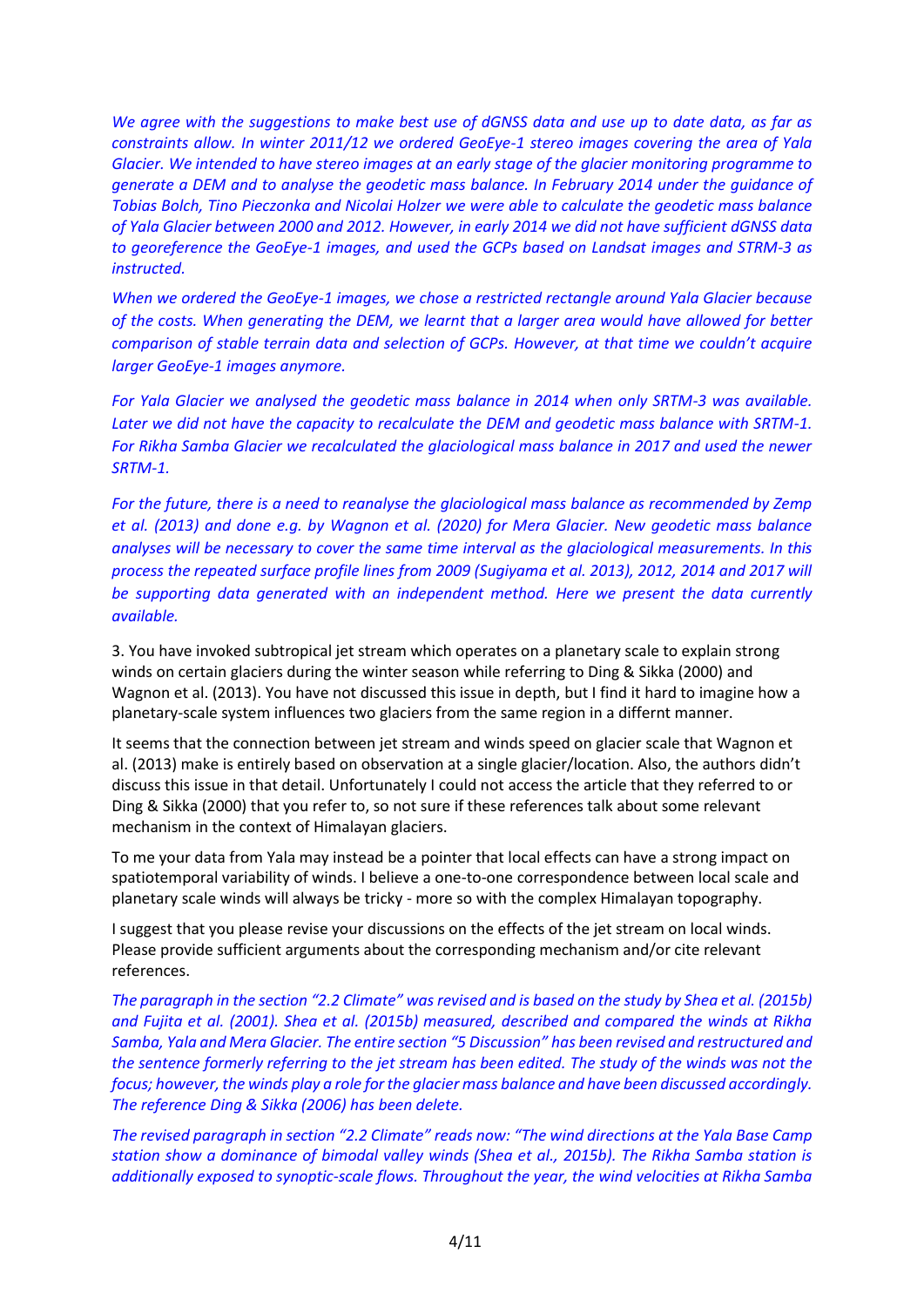*Glacier are higher and with a larger variability than at Yala Glacier. The highest wind speeds are recorded in winter from October to May, with strong wind events with >8 ms-1 (Fujita et al., 2001). Winter wind velocities measured at Rikha Samba Glacier are very high and result from the channelling of synoptic-scale winds (Shea et al., 2015b). The winter wind speeds at Yala Glacier are much smaller, probably because Yala Glacier is better sheltered by surrounding high mountains. During monsoon from June to September the wind speeds at both glaciers are lower with a smaller variability."*

*The revised sentence in the discussion subsection "5.3 Comparison of in situ glacier mass balances in the Himalaya" now reads: "Wagnon et al. (2013) address the high wind speeds from westerly winds at Mera Glacier (5360 m a.s.l on glacier station) in winter, which causes in combination with sublimation a substantial part of the winter ablation."*

4. If I am not mistaken, the paper refers to more detailed data from the two glaciers than that can be accessed from FoG database (for example, stake displacements, winter balance, digital elevation models etc.). It would be a great if all such data used in the study can be made accessible to the community.

*In the abstract the available data has been further specified: "The data of the annual and seasonal mass balances, point mass balance, geodetic mass balance and length changes are accessible from WGMS (2021): Fluctuations of Glaciers Database, World Glacier Monitoring Service, Zurich, Switzerland, http://dx.doi.org/10.5904/wgms-fog-2021-xx"*

*The Fluctuations of Glaciers (FoG) Database of the World Glacier Monitoring Service is open access and the data can be freely downloaded also from: https://wgms.ch/data\_databaseversions/.*

*The guidelines for the reported attributes are documented in "General Guidelines for Data Submission and Notes on the Completion of Data Sheets" and can be freely downloaded from: http://wgms.ch/downloads/WGMS\_AttributeDescription.pdf*

*The FoG database uses a standardized format for specified data. The mass balance data for this article has been made available in the respective datasheets. Some of the data has been submitted as early as in 2012. Additional data as well as corrected data for the annual and summer balance in 2017 has been submitted to the WGMS in February 2021. This data is scheduled to be published in spring 2021. The revised manuscript refers to this updated database for data up to 2017. More recent mass balance data is part of other studies. The updated data can be requested by reviewers from the WGMS until the data is ingested into the database and freely available from the website.* 

*In the FoG database, general information can be found in the sheets A and B. Length changes and geodetic mass balances are provided in the sheets C and D, respectively. Data related to the glaciologically measured mass balances can be found in sheet E, the glacier wide mass balance and mass balance for elevation bands are documented in sheet EE, and point mass balance data in sheet EEE. Other data such as digital elevation models or stake displacement data are outside the scope of the FoG database and may be requested from co-authors working at ICIMOD.*

#### Minor comments:

\* You have discussed the difficulties in identifying the lower boundary of the annual accumulation of snow in L513 and also in section 5.1. This an important issue that has implications for the data collected in the past on Himalayan glaciers, and may help improve similar measurements in the future. Therefore this point may be highlighted with the corresponding discussions moved to a dedicated subsection within the Discussions section.

*In section "3 Data and methods", subsection "3.1.1 In situ mass balance" the text has been revised, and the described issue is further elaborated in the Supplement section 1. The described issue mainly occurs at sites with strong winds or close to the ELA but not necessarily everywhere. It is also difficult to improve the measurements. Instead, complementing geodetic measurements for the same time interval are important and a practical approach to correct this bias.*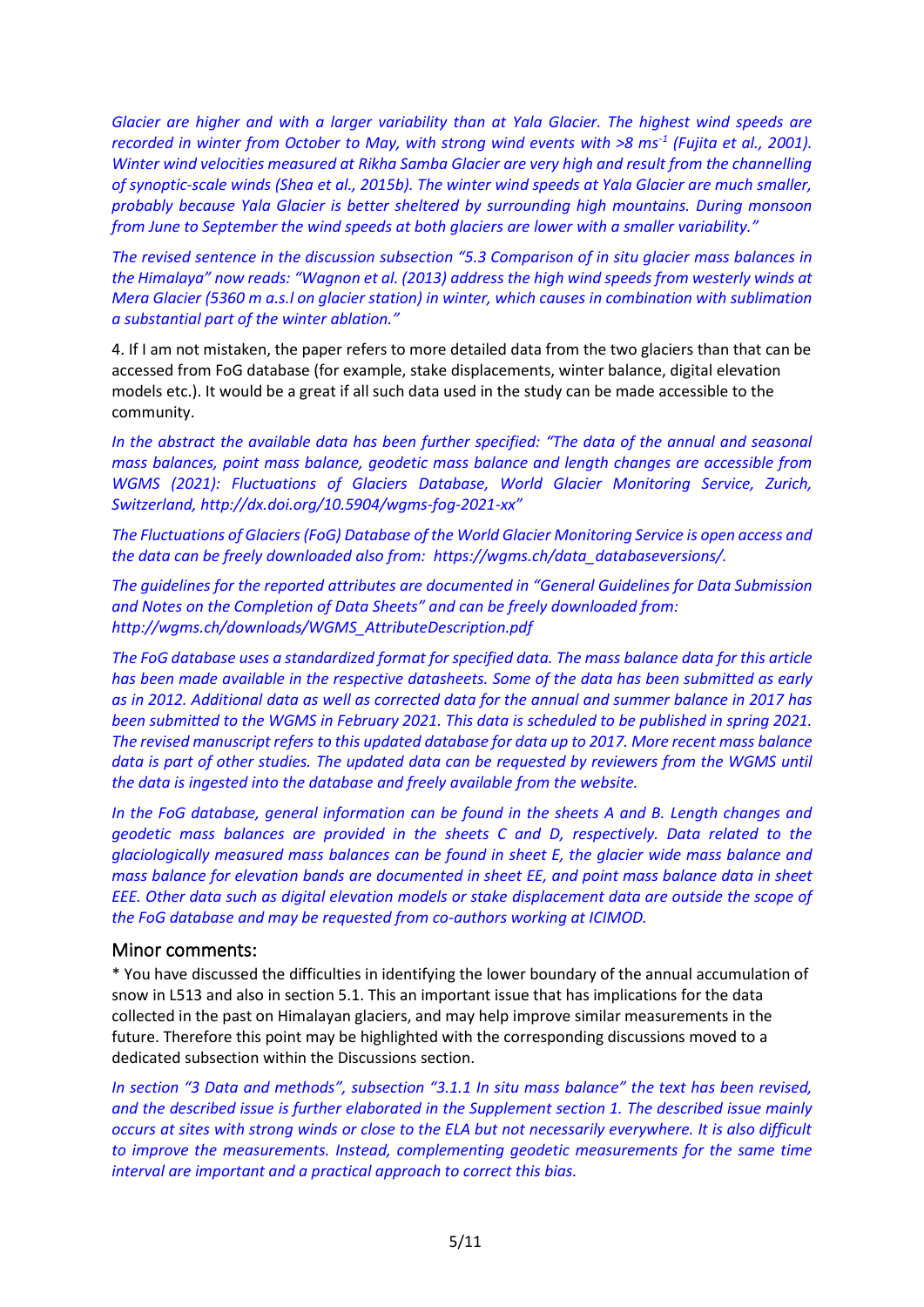*In section "5 Discussion", the importance of complementing geodetic mass balance analyses for the same timeframe are emphasised, as well as the need for a later re-evaluation of the glacier-wide mass balance to address uncertainties and biases such as related to the accumulation measurements.*

*The revised text in subsection "3.1.1 In situ mass balance" now reads: "The in situ mass balance was measured following Kaser et al. (2003), taking into consideration aspects in the ablation and accumulation area specific to summer-accumulation type glaciers (for details see Supplement, section S1). […] In the accumulation area, snow pits are dug or cores taken, and the snow profile, depth and density recorded. Additionally, several snow probing measurements are taken. Bamboo stakes mainly mark the measurements sites, but in absence of snow pit data they are also used for the mass-balance calculation, in particular in the case of a negative mass balance. The snow pit measurements are only reliable if the previous measurement surface can be clearly identified, e.g. when marked with a sawdust layer. Difficulties arise in the accumulation area, if the cumulative ablation temporarily exceeds the cumulative accumulation during the measurement period (Fig. S2). The exceeding ablation is not represented in a snow pit measurement and likely impacts the sawdust layer. Stake readings are less reliable because the underlying snow and firn layers compact over time and may push or pull the stake up or down."*

\* I request a carefully revision the manuscript to edit the language. Please identify and replace/rephrase sentences that are either difficult to understand and/or do not conform to standard English usage. I have tried to point out a few such instances, but there may be a few more.

*The language of the manuscript has been revised and suggestions accepted as indicated in the response to the comments. Sentences and paragraphs have been revised as indicated in the manuscript with track changes. As guideline British English was used and the Oxford Dictionary of English.*

\* Please improve the readability of figure 1. Often the contour lines are all but invisible (particularly for RS). Elevation labels are generally hard to read as the text overlays cannot be distinguished from the background. Please explain the part the boundary marked with dashed lines in the caption. Please indicate the locations of the snow pits in this figure.

*The maps and caption of Fig. 1 were revised, and following changes were made:*

#### *Both glacier maps:*

- *Contour lines and elevation labels visibility improved*
- *Legends: Labelled "measurement sites" instead "stakes" because also snow measurements were taken if snow was present.*
- *Maps: Measurements sites labelled.*

#### *Yala Glacier:*

• *The adjacent glaciers from the ICIMOD glacier inventory (modified) were added to give the context of Yala Glacier and the dashed line is removed.*

#### *Overview map:*

• *The Himalayan range, rivers and glacier area are shown, including the investigated glaciers and other glaciers mentioned in the discussion as requested by referee 2. Country boundaries are removed to adhere to the journal's guidelines.*

*Caption revised: "Figure 1: The study sites Rikha Samba and Yala glaciers showing the measurement sites and their location in the Himalayas. At all measurements sites stakes were installed. Snow pits were dug at the top stakes and at selected lower stakes provided snow was present. (a) For Rikha Samba Glacier RapidEye orthoimages from April 2010 were used for the background image and glacier outlines. The contour lines are derived from the SRTM-3 DEM. (b) For Yala Glacier GeoEye-1 orthoimages from January 2012 were used for the background image and in combination with dGNSS data for the glacier outlines. The contour lines are derived from the DEM2012 generated from the*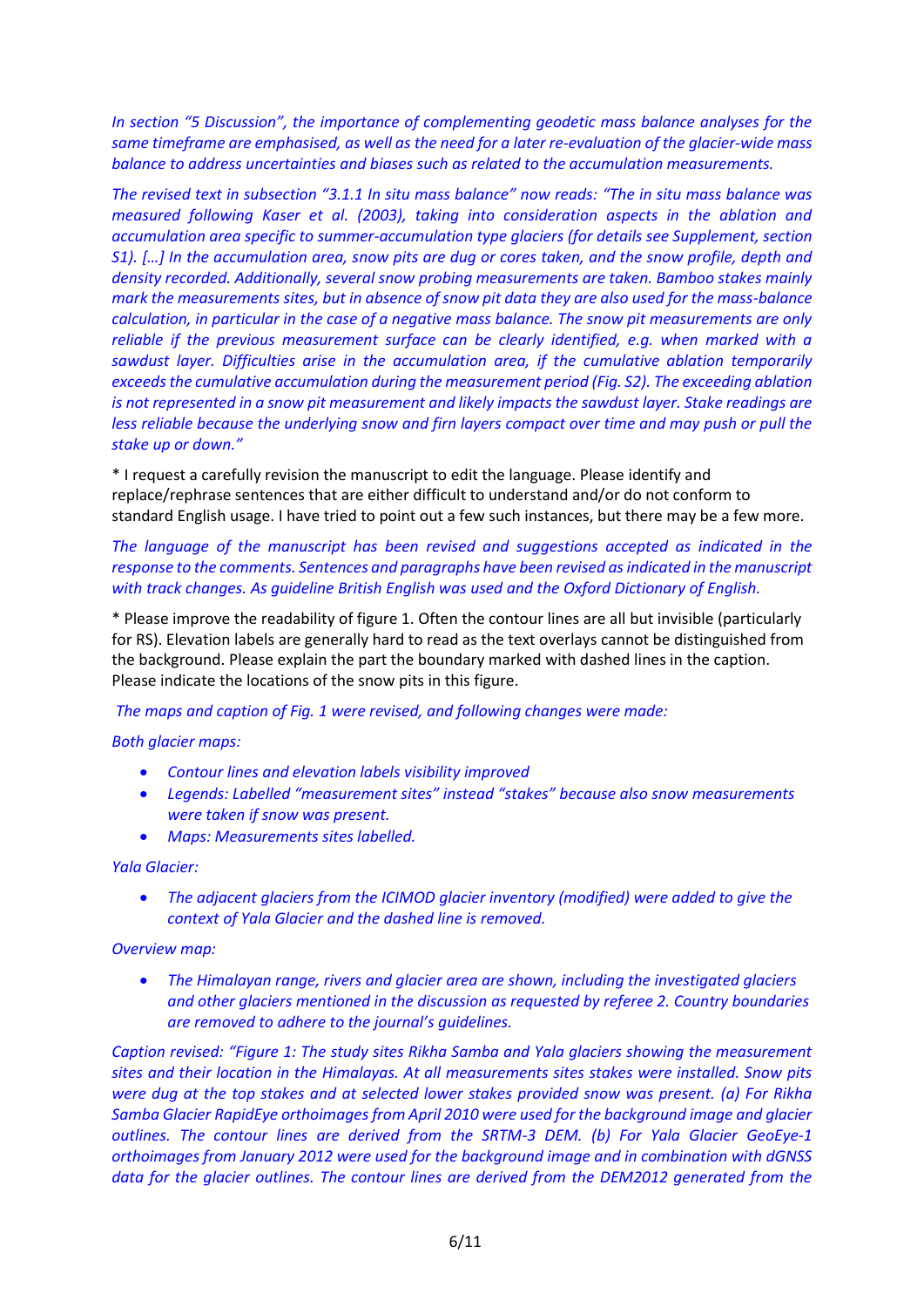*GeoEye-1 stereo images. (c) The overview map shows the location of the two investigated glaciers and other glaciers mentioned in the discussion section. The glacier inventory is from ICIMOD (Bajracharya et al., 2014)."*

\* Table 1: Please include slope information. *→ Slope information added in Table 1* 

\* L115 Please expand the sentence with some more details if possible, and if necessary split it into multiple sentences. *→ Sentence deleted; literature review already provided in the introduction.*

\* sect 2.2: Is it possible to include plots showing observed precipitation, wind, radiation time series for at least one of the years where there are some data?

*Shea et al. (2015) published such data. Sentences were added referring to this source in the section* "2.2 Climate": "Meteorological data from Rikha Samba Glacier, Yala Glacier and other automatic *weather stations (AWS) in the Langtang and Dudh Koshi catchments were compared by Shea et al. (2015b). They analysed temperature, precipitation, incoming radiation, wind and other parameters from December 2012 to December 2013, as far as data were available."*

\* L220 Can the corresponding uncertainty be quantified?

*We assessed the uncertainty of the point measurements individually, estimating the errors according to eq. 1. The resulting uncertainties of the point measurements are larger in the accumulation area than in the ablation area. Consequently, the uncertainties of the mass balancesfor the elevation bands (eq. 3) is also larger in the accumulation area.* 

*The uncertainties of the point measurements and the elevation bands is documented in the WGMS FoG database in sheets EE and EEE (WGMS-FoG-2020-08-EE-MASS-BALANCE.csv and WGMS-FoG-2020-08- EEE-MASS-BALANCE-POINT.csv; Please see also the response to major comment #4.*

*The uncertainty of some type of errors can be relatively easily quantified (e.g. density). Other types of error are difficult to quantify and additional measurements with other methods would be required, which is sometimes not practical. The standard approach to address such uncertainties in glaciological measurements is to use geodetic mass-balance analyses to correct the overall annual mass balance series as done by Wagnon et al., 2020 (see also Zemp et al. 2013).* 

\* L230 Can the bias be quantified using geodetic data?

*With high resolution geodetic mass balance data for time intervals of only a few years e.g. based on lidar data (Joerg and Zemp, 2014), the ablation at the ice cliffs can probably be quantified. However, we don't have this data to estimate the bias.*

\* L231 The stakes don't seem to be following a flowline as far as I can tell from fig 1.

*Corrected: "On Rikha Samba Glacier, eight stakes are installed along the approximate glacier centre line with some deviation, which follow roughly the stake setup of the Japanese researchers (Fujita et al., 2001).:*

\* L235 Is the corresponding contribution to the uncertainty of mass balance quantified?

*Please see the uncertainties in the WGMS FoG database sheets EE and EEE. We quantified the uncertainties based on our data, knowledge and experience (eq. 1), and discussed the uncertainty assessment with M. Huss. Please see also the response to major comment #4 and comment L220.*

\* L238 Unclear

*The paragraph has been deleted here. The revised paragraph is mentioned in section "4 Results": in subsection "4.1 Mass balances, ELA, AAR and gradients.*

*The revised paragraph now reads: "At Yala Glacier, the measured average densities with standard deviation for snow and firn were 336 kg m-3 (±81 kg m-3 ) and 562 kg m-3 (±128 kg m-3 ). However, harder firn layers were difficult to measure. Dependent on the site and firn conditions, and based on snow pit*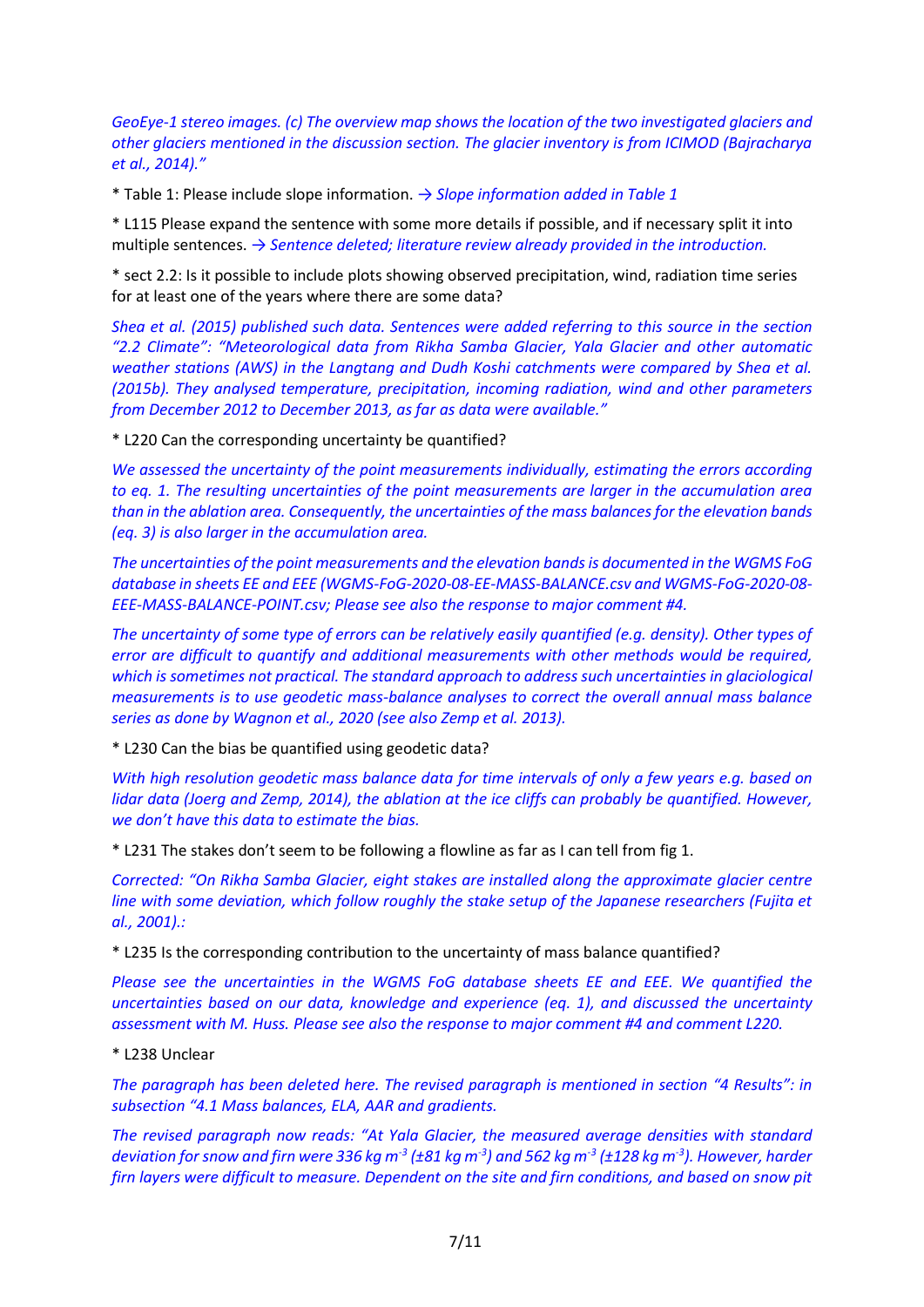*profiles and field observations we estimated firn density between 550 kg m-3 and 700 kg m-3 . At Rikha Samba Glacier, the average snow density measured was 399 kg m-3 with a standard deviation of ±70 kg m-3 . For ice we assumed a density of 900 kg m-3 (Cogley et al., 2011)."*

\* L 245 How are the hand-held 'GPS' data is combined with RTK data - their accuracies are quite different? In fact it is not clear if you actually use 'GPS' data anywhere. Also, please be careful about using GPS as opposed to GNSS.

*We revised the entire manuscript and wrote "GNSS" instead of "GPS". In case of differential GNSS we used the abbreviation dGNSS. Now, we use the term "GPS" only for the handheld Garmin GPS unit.* 

*We revised the sentence regarding the RTK mode: "The devices were dual frequency dGNSS units from Topcon and Magellan ProMark 3, and used in real time kinematic (RTK) mode."*

\* L253 Where do you discuss this data?

*The results from the profile line survey at Yala Glacier is presented in the results section, and discussed in the section "5 Discussion". The revised text in subsection "5.1.1 Annual mass-balances rates" now reads: "Yala Glacier's annual geodetic mass-balance rate is -0.74 ±0.53 m w.e. a-1 from 2000–2012 (Table 6). The thinning rate along the profile line is with -1.1 ±0.13 m a-1 higher but within the uncertainty range of the DEM thinning rate, most likely because accumulation above 5571 m a.s.l. is excluded from the calculation."*

\* L255 Why not from all 'DGPS' data?

*In the two mass-balance programmes, the new stakes are installed at the original coordinates rather than at the melt-out location of old stakes. To measure velocities, the same stakes must be surveyed. However, no stake lasted from 2014 to 2017.*

\* 266 "to do other tasks" — please specify what other tasks you are referring to.

*"to do other tasks" deleted*

\* L269 Do you have access to multiple image-pairs?

*Sentence deleted.*

*Background: We ordered a commercial GeoEye image for winter 2011/12. During this period, we received offers with preview images to select suitable stereo images within a restricted timeframe. We also evaluated Hexagon and Aster stereo-images, but they were unsuitable for the small area of Yala Glacier.*

\* L270 Why not use SRTM1 for both the glaciers?

*The geodetic mass balance of Yala Glacier we analysed in February 2014 when only the SRTM-3 DEM was available. The data we submitted to the WGMS in early 2015. Due to limited resources at a later stage we didn't recalculated the geodetic mass balance with SRTM-1.*

*For the glacier mass balance analysis, it is better to have a more up to date DEM if available. In case of Yala Glacier, the DEM generated from the GeoEye-1 images was from 2012, and has a higher accuracy than the SRTM-1 DEM.*

\* L285 Why not used GNSS surveyed points to georeference or at least to validate the DEM?

*We had one benchmark site that was established earlier by Japanese researchers, which wasn't enough for georeferencing or validation of the DEM. Up to February 2014 (generation of DEM with help of T. Bolch and colleagues), we only had limited access to dGNSS devices, and only limited time to conduct such surveys besides the mass balance measurements and trainings of about 25 participants. Initially the dGNSS data from May 2012 had a post-processing error, which could be corrected only later, and did not include GCPs.*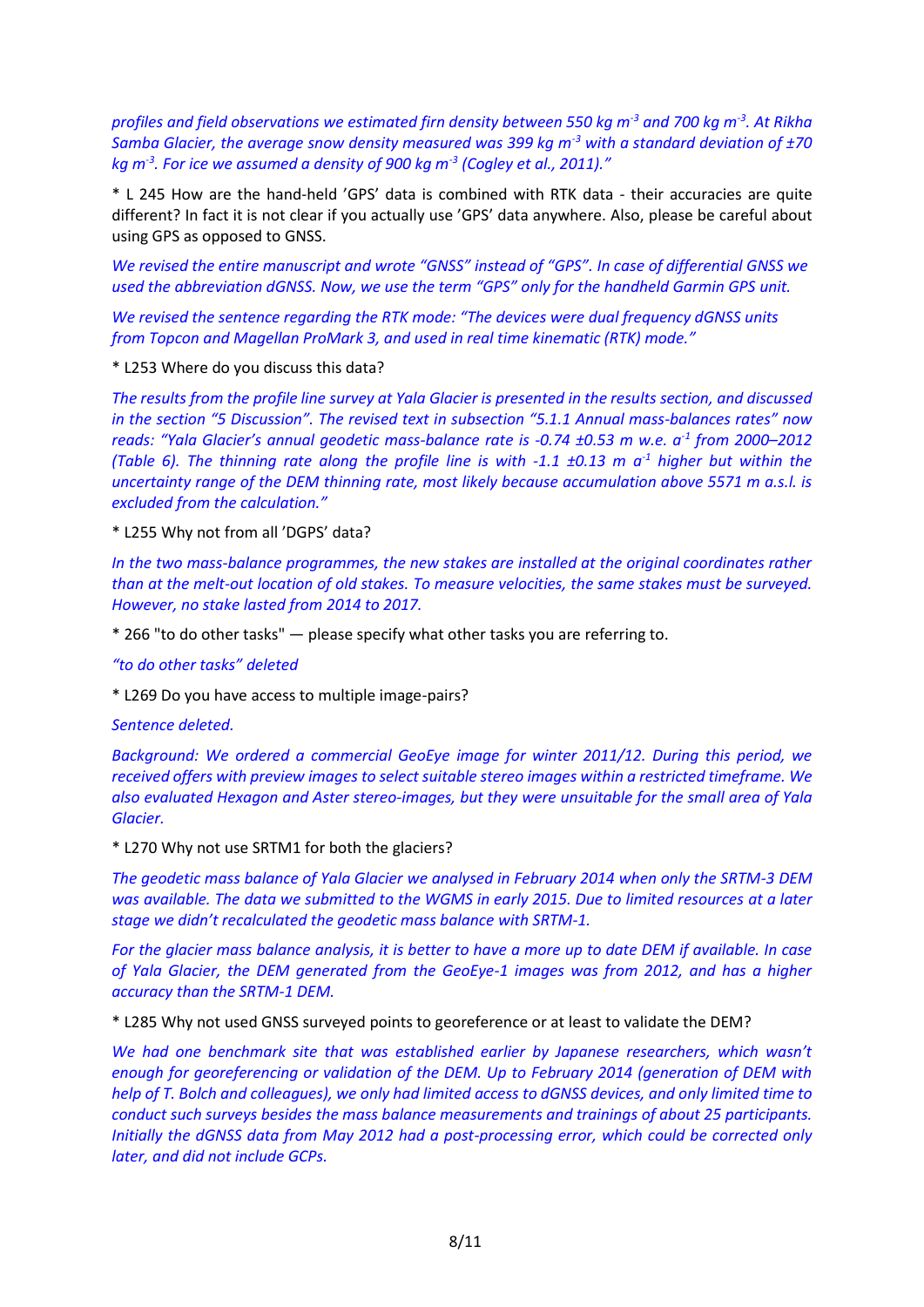\* L289-294 This part may be a bit redundant as it appears from L292-293 that you have not really used any of the data from ICIMOD inventory in the end. Also, is there any reason for not doing the same analysis for RS?

*Sentence adjusted and later sentence about the inventory outline data deleted. The geodetic mass balance of Rikha Samba Glacier has also been calculated and is part of a different study. The revised sentence now reads: "We used a Landsat 7 Enhanced Thematic Mapper (ETM+) image from 2000 to identify the outlines of Yala Glacier for the geodetic mass balance and frontal variation analyses."*

\* L295 Are you talking about one image or you have access to multiple images? Please rephrase the sentence accordingly.

*Sentence rephrased: "A Hexagon KH-9 image from November 1974 was used for a frontal variation analysis of Yala Glacier. Other Hexagon images were found…"*

\* L302 The central meridians are 81E and 87E (https://epsg.io/32644)

*Sentence clarified: "We used the local projection system called Modified Transverse Mercator,…"*

\* L 336 It is unclear what are you doing here and how.

*Deleted, context now clarified in section "3.1.1 In situ mass balance"*

\* L342 I might have missed it, but I did not see the values you assigned for the various uncertainty contributions on the right-hand side of eq 1. A table containing the values used may be included (in the supplementary if you wish).

*The error of each individual point measurement was assessed by analysing each error in eq. 1, provided it was relevant. The final error for the point measurement is reported in the WGMS FoG database sheet EEE (WGMS-FoG-2020-08-EE-MASS-BALANCE.csv).*

\* L345 Do you use the error estimated for each elevation band (eq 2)? Are they considered in the fits shown in Figs 2 & 3. It would be good to show the error bars in Figs 2 &3 at least for some representative years.

You probably did not define the elevation bands up to this point.

Also, why not simply plot individual stake data available for a period with elevation and do the regression? What necessitates the binning of data from individual stakes into elevation bands? Or, is it that the the summation in eq 2 is over the old and new stakes at the same location, and not really over all the stakes in an elevation band?

*For clarity, the text has been slightly restructured and eq. 2 and 3 have been swapped. Equation 3 (now: error of the point measurements for a specific elevation band σpoint\_elevb) is needed is to calculate equation 2 (now: overall error σfinal for the mass balance for elevation bands and glacier-wide mass balance).*

*In the WGMS FoG database sheet EE (WGMS-FoG-2020-08-EE-MASS-BALANCE.csv), the mass balance and uncertainty for the annual glacier-wide mass balance is reported, as well as for the elevation bands with the upper and lower limits. For both glaciers the elevation bands are 50 m for the entire glacier except for the elevation bands at the lowest and highest glacier elevations. The uncertainties have been assessed for each point measurements, elevation band, as well as for every year. There can be considerable variations dependent on the conditions of the glacier at the time of the measurements.* 

*The uncertainties for all annual balance are documented in Table 2 and 3, and for the elevation bands and point measurements in the FoG database. Figure 2 and 3 don't show the uncertainties of the point measurements or elevation bands to maintain the readability of the Figures. The uncertainties of the mass balance of the elevation band for all six years are now plotted in the Supplement in Fig. S3, S4, S5 and S6.*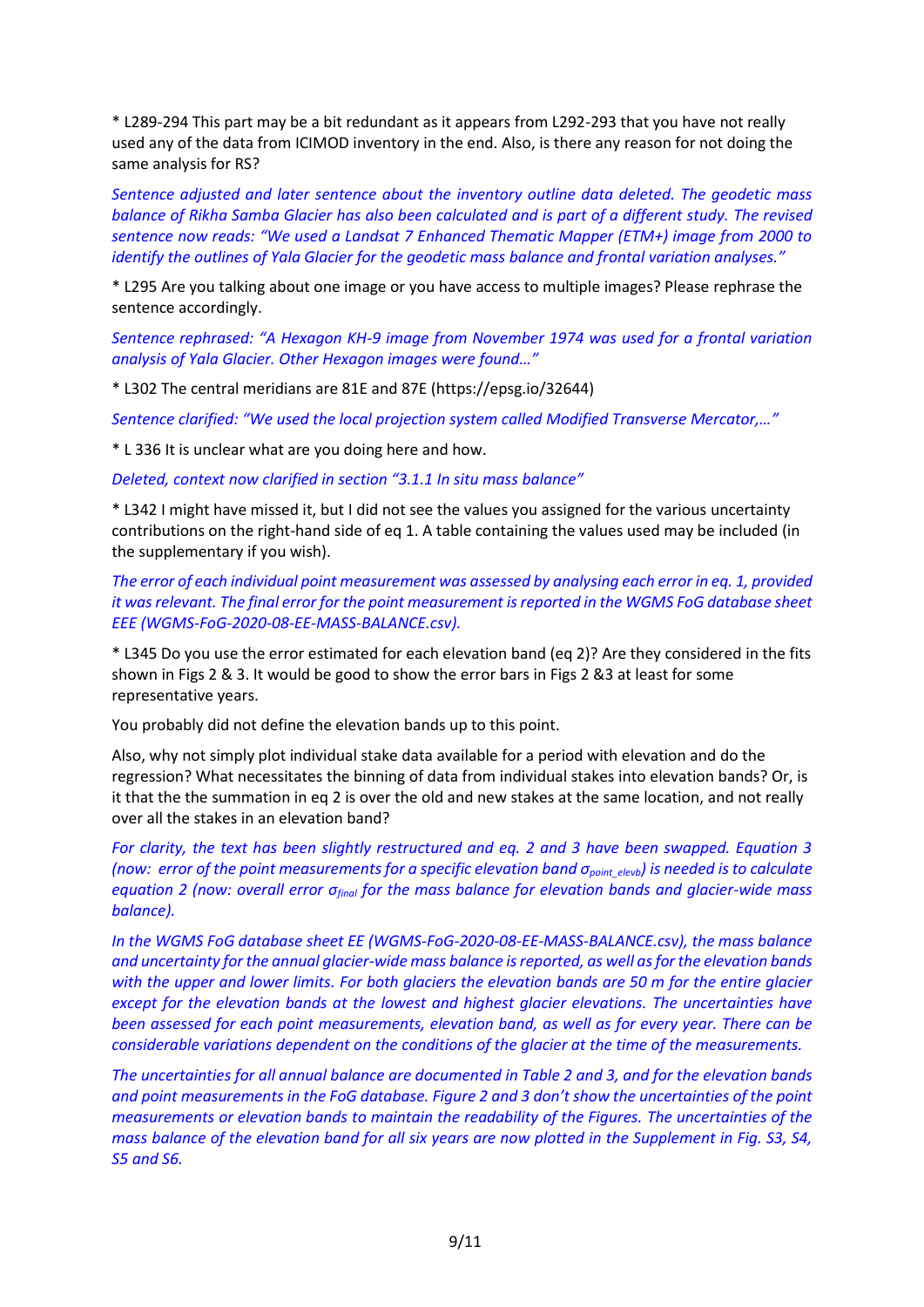*The revised text in subsection "3.4 Analysis of glacier changes and uncertainties" now reads:* 

*"To assess the error of the mass balance for the entire glacier and elevation bands of 50 m, the errors of the point measurements σpoint\_elevb and interpolation method σint were analysed. […]*

*The overall error σfinal for the mass balance for the glacier-wide balance and elevation bands was calculated:*

$$
\sigma_{final} = \sqrt{\sigma_{point\_elevb}^2 + \sigma_{int}^2}
$$
 (2).

*The error of the point measurements for a specific elevation band σpoint\_elevb was calculated by considering n point measurements in the respective elevation band:*

$$
\sigma_{point\_elevb} = \sqrt{\sum_{point=1}^{n} \sigma_{point}^2}/\sqrt{n}
$$
\n(3)

*To calculate the systematic error caused by the interpolation method σint, we estimated […]"*

\* L348 It is unclear what do you mean when you say mass-balance gradients "were applied to the DEMs".

*Sentence rephrased: "The mass-balance gradients were derived from the linear regression lines of the point measurements. The elevations of the DEMs of Yala and Rikha Samba glaciers were applied to the regression equations to calculate the glacier-wide mass balance."*

\* L357 rephrase (You mean to say that above 5850 m balance was assumed to be elevation independent?)

*The rephrased sentences now read: "[…] Instead we considered it plausible to assume a fixed mass balance at high elevations, based on the steep slopes and the typically small gradient in accumulation areas. We assumed the lower elevation for a fixed mass-balance value between 5850 m and 5950 m a.s.l., guided by the upper gradient."*

*For context please also note the response to major comment #1.*

\* L364 This may be addressed by analysing random subsets of the data where some stakes have been removed.

*The subset of stake data in a year is not big enough to do that.*

\* eq 3: To compute sigma\_final which value of sigma\_point\_elevb is used? I would expect sigma point elevb to vary between years or between elevation bands.

*Yes, the uncertainties vary between years and elevation bands and are documented in FoG sheet EE. The value of σpoint\_elevb is not a fixed value and depends on σpoint, which is documented in FoG sheet EEE. Please also see response for Line 345.*

\* L490 Not sure about your use of the word 'consistent'. Are you referring to a relatively low interannual variability of the balance gradient? If so, you may rephrase the sentence accordingly. However, please note that the corresponding coefficient of variation is about 2.5 times larger on RS than on Yala - so the two glaciers are not really that similar here.

*The sentences have been revised: "For Yala and Rikha Samba glaciers, the mean mass-balance gradient at the ELA are 1.04 m and 0.36 m w.e. (100 m)-1 , respectively (Table 2 and 3). The gradients show a relatively low interannual variability with standard deviations of 0.12 m and 0.9 m w.e. (100 m)-1 , respectively."*

#### \* Sect. 5.1

I do not find the opening paragraph that relevant. I suggest that you either remove this paragraph or save it for later.